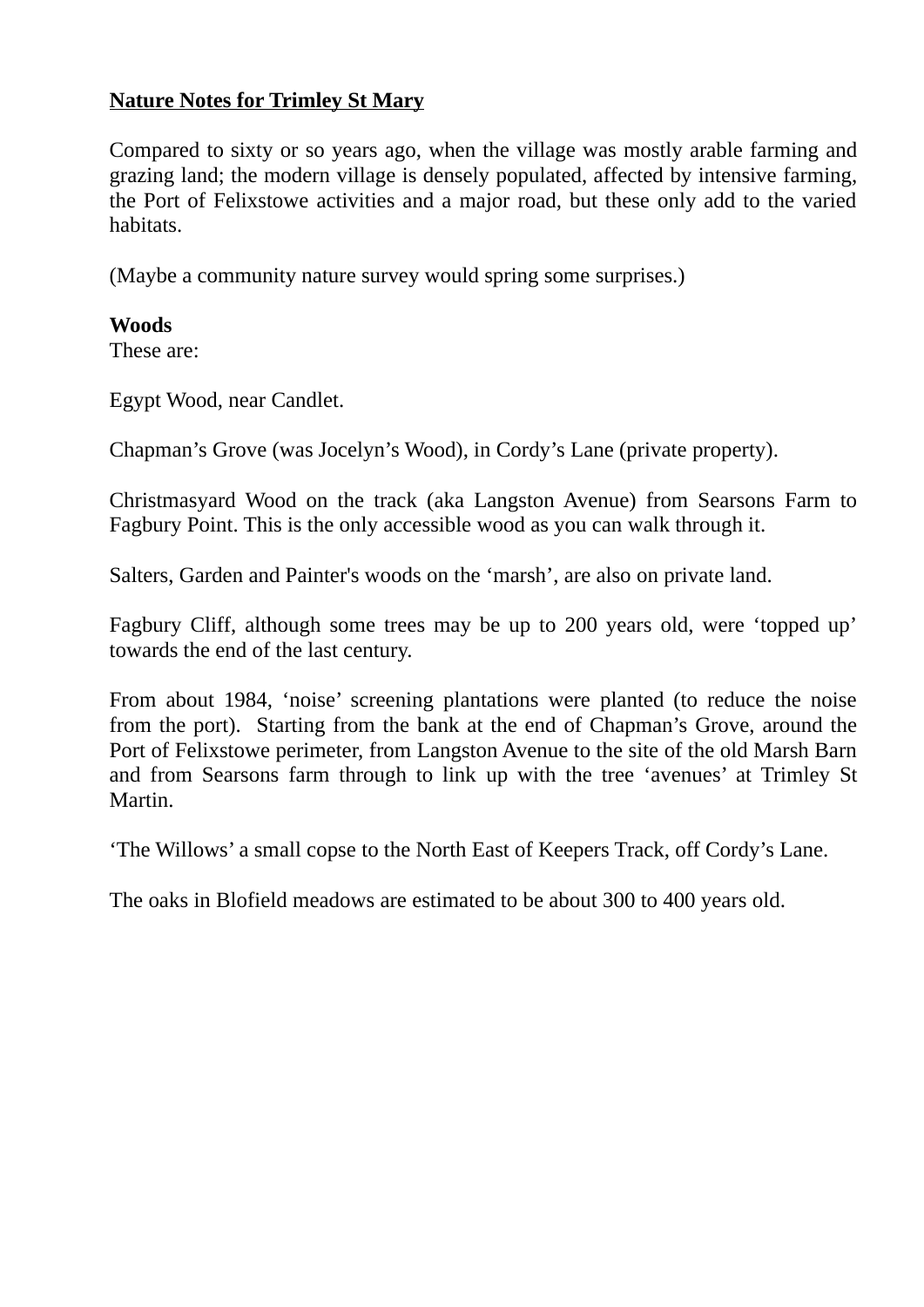## **Water**

The only pond left is at Searsons Farm (in earlier years, a children's treat was to watch the two Suffolk horses take their bedtime drink from it, at the end of their working day, and to feed the ducks.)

The other pond was at Blofield Hall (demolished). Sadly, this has been overgrown in all of living memory.

Two other ponds, now dried up/filled in, were in what was a meadow in front of Keeper's Cottage; and one in the meadow opposite Spriteshall Lane, which was drained when the Dock Spur road was built.

The Trimley River runs underground from St Mary's Close to the end of the McManus estate, then turns right towards Blofield. If you wander from the railway arch (known as the 'Cattle Arch', from the days when the meadows were grazed) to the corner of the meadow, you can see the tunnel it flows through under the railway line. Presumably it then continues to run into the Orwell.

There is also a small stream that runs behind Candlet 'farm' and eventually joins Kingsfleet.

#### **Reservoir** (on Trimley Marsh)

Recently in 2017, a new farm reservoir has been created on Trimley marshes near Painter's Wood. This is to supplement Loompit Lake, as a water source for irrigation systems for the fields in both St Martin and St Mary, between the railway and the River Orwell.

## **The River Orwell**

This starts as the fresh water River Brett, almost as far away as Bury St Edmunds; then as the Rivers Rat at Stowmarket; then the Gipping until it becomes the tidal salt water River Orwell at Ipswich.

There are two species of seal in the river, Common and Grey. Also, although remotely possible, Harbour Porpoise.

On the land side, a herd of Fallow Deer, range from the Orwell Bridge to The Port of Felixstowe. Brown Hares are also seen on the marsh.

Rabbits are far less abundant than in the 1950s, but they can occasionally take you by surprise.

Unless you are really lucky, the smaller mammal sightings are rare: stoats, weasels, voles etc.

Most of the bird life to be seen, is influenced by seasonal migration. Some wading birds start their 'autumn' as early as July.